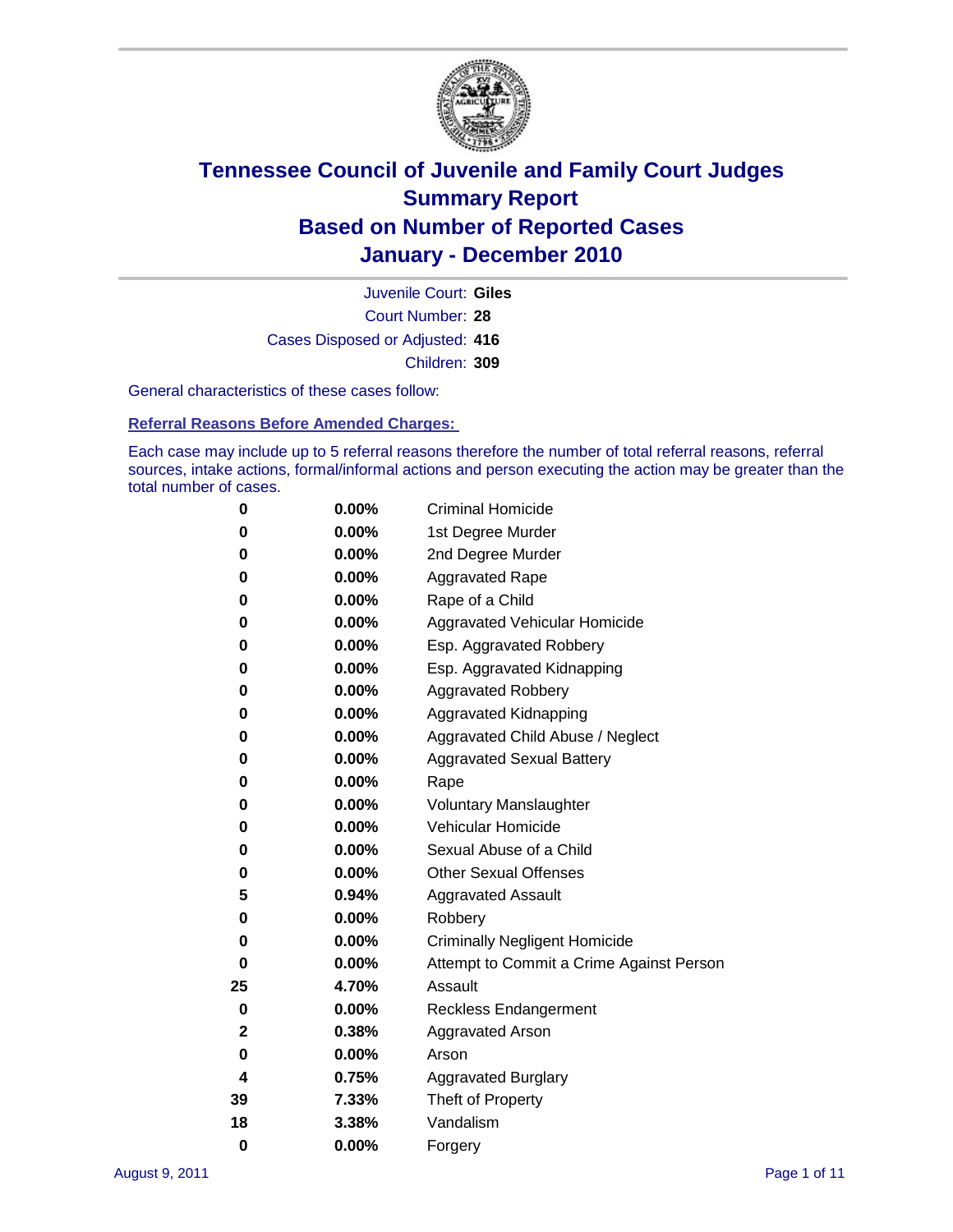

Court Number: **28** Juvenile Court: **Giles** Cases Disposed or Adjusted: **416** Children: **309**

#### **Referral Reasons Before Amended Charges:**

Each case may include up to 5 referral reasons therefore the number of total referral reasons, referral sources, intake actions, formal/informal actions and person executing the action may be greater than the total number of cases.

| $\pmb{0}$    | 0.00%    | <b>Worthless Checks</b>                                     |
|--------------|----------|-------------------------------------------------------------|
| 0            | 0.00%    | Illegal Possession / Fraudulent Use of Credit / Debit Cards |
| 10           | 1.88%    | <b>Burglary</b>                                             |
| $\bf{0}$     | $0.00\%$ | Unauthorized Use of a Vehicle                               |
| 0            | $0.00\%$ | <b>Cruelty to Animals</b>                                   |
| $\mathbf{2}$ | 0.38%    | Sale of Controlled Substances                               |
| 21           | 3.95%    | <b>Other Drug Offenses</b>                                  |
| $\mathbf{2}$ | 0.38%    | Possession of Controlled Substances                         |
| 0            | $0.00\%$ | <b>Criminal Attempt</b>                                     |
| 1            | 0.19%    | Carrying Weapons on School Property                         |
| 1            | 0.19%    | Unlawful Carrying / Possession of a Weapon                  |
| 3            | 0.56%    | <b>Evading Arrest</b>                                       |
| 1            | 0.19%    | Escape                                                      |
| 0            | $0.00\%$ | Driving Under Influence (DUI)                               |
| 22           | 4.14%    | Possession / Consumption of Alcohol                         |
| 0            | 0.00%    | Resisting Stop, Frisk, Halt, Arrest or Search               |
| 0            | $0.00\%$ | <b>Aggravated Criminal Trespass</b>                         |
| 0            | $0.00\%$ | Harassment                                                  |
| 0            | 0.00%    | Failure to Appear                                           |
| 0            | $0.00\%$ | Filing a False Police Report                                |
| $\bf{0}$     | 0.00%    | Criminal Impersonation                                      |
| 14           | 2.63%    | <b>Disorderly Conduct</b>                                   |
| 6            | 1.13%    | <b>Criminal Trespass</b>                                    |
| $\bf{0}$     | $0.00\%$ | <b>Public Intoxication</b>                                  |
| 0            | $0.00\%$ | Gambling                                                    |
| 195          | 36.65%   | <b>Traffic</b>                                              |
| 1            | 0.19%    | Local Ordinances                                            |
| 0            | 0.00%    | Violation of Wildlife Regulations                           |
| 3            | 0.56%    | Contempt of Court                                           |
| 27           | 5.08%    | Violation of Probation                                      |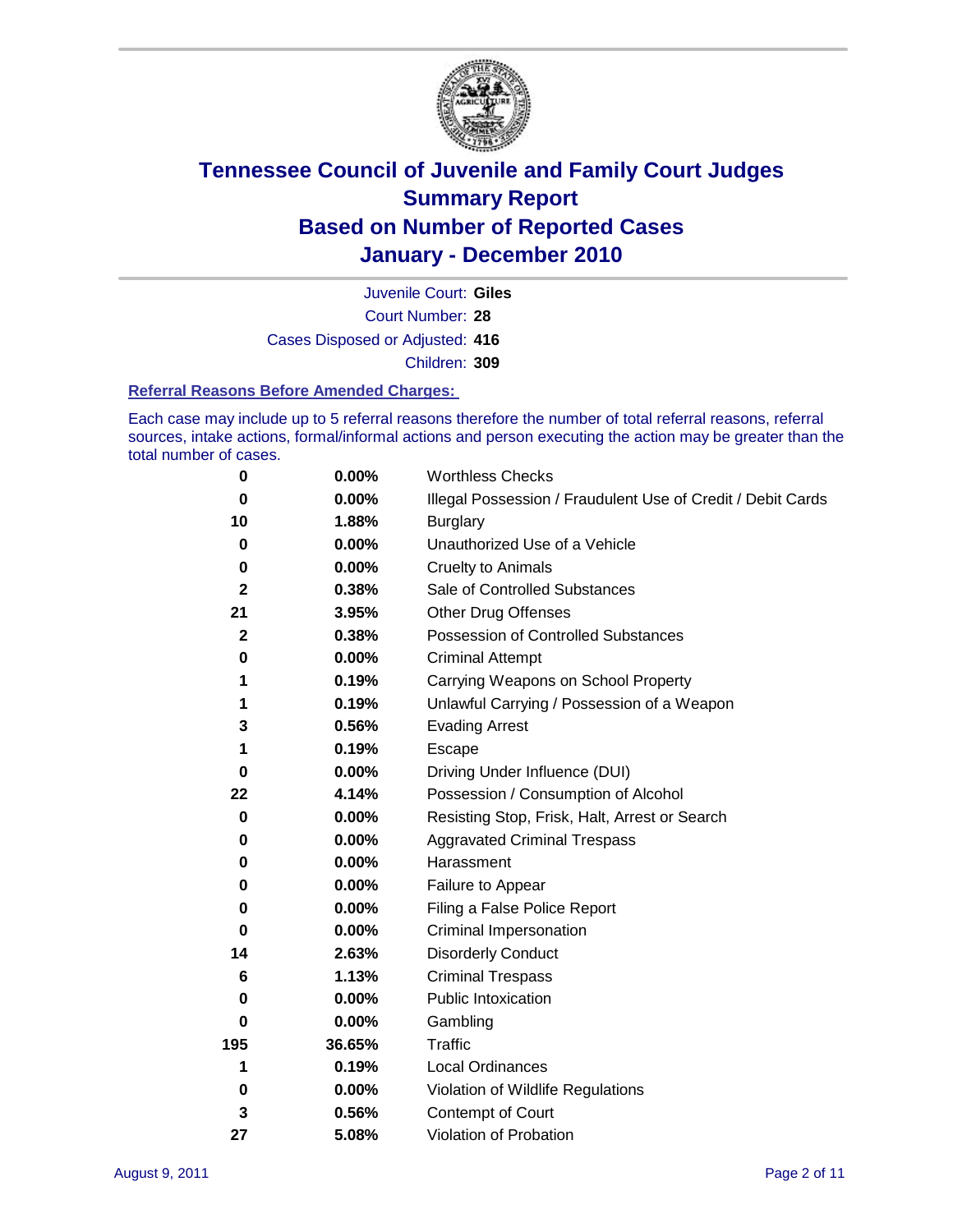

Court Number: **28** Juvenile Court: **Giles** Cases Disposed or Adjusted: **416** Children: **309**

#### **Referral Reasons Before Amended Charges:**

Each case may include up to 5 referral reasons therefore the number of total referral reasons, referral sources, intake actions, formal/informal actions and person executing the action may be greater than the total number of cases.

| 0           | 0.00%   | Violation of Aftercare                 |
|-------------|---------|----------------------------------------|
| 20          | 3.76%   | <b>Unruly Behavior</b>                 |
| 21          | 3.95%   | Truancy                                |
| 12          | 2.26%   | In-State Runaway                       |
| $\bf{0}$    | 0.00%   | Out-of-State Runaway                   |
| $\mathbf 2$ | 0.38%   | Possession of Tobacco Products         |
| $\bf{0}$    | 0.00%   | Violation of a Valid Court Order       |
| 7           | 1.32%   | Violation of Curfew                    |
| $\bf{0}$    | 0.00%   | Sexually Abused Child                  |
| $\bf{0}$    | 0.00%   | <b>Physically Abused Child</b>         |
| 17          | 3.20%   | Dependency / Neglect                   |
| 0           | 0.00%   | <b>Termination of Parental Rights</b>  |
| $\bf{0}$    | 0.00%   | <b>Violation of Pretrial Diversion</b> |
| 3           | 0.56%   | Violation of Informal Adjustment       |
| $\bf{0}$    | 0.00%   | <b>Judicial Review</b>                 |
| 0           | 0.00%   | <b>Administrative Review</b>           |
| 44          | 8.27%   | <b>Foster Care Review</b>              |
| 0           | 0.00%   | Custody                                |
| 0           | 0.00%   | Visitation                             |
| 0           | 0.00%   | Paternity / Legitimation               |
| 0           | 0.00%   | Child Support                          |
| $\bf{0}$    | 0.00%   | <b>Request for Medical Treatment</b>   |
| 0           | 0.00%   | <b>Consent to Marry</b>                |
| 4           | 0.75%   | Other                                  |
| 532         | 100.00% | <b>Total Referrals</b>                 |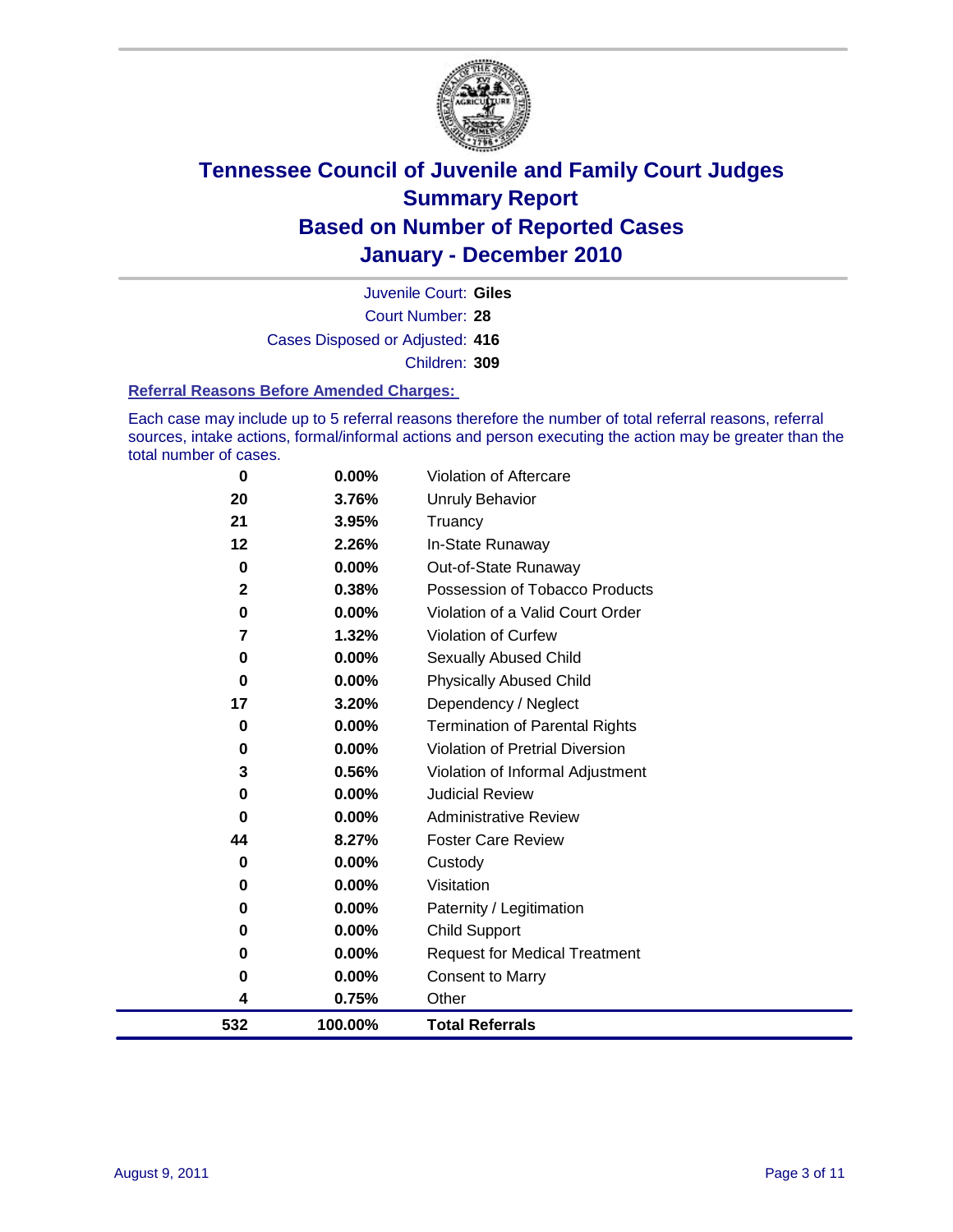

| Juvenile Court: Giles           |               |                                   |  |  |  |  |  |
|---------------------------------|---------------|-----------------------------------|--|--|--|--|--|
| Court Number: 28                |               |                                   |  |  |  |  |  |
| Cases Disposed or Adjusted: 416 |               |                                   |  |  |  |  |  |
|                                 | Children: 309 |                                   |  |  |  |  |  |
| <b>Referral Sources: 1</b>      |               |                                   |  |  |  |  |  |
| 396                             | 74.44%        | Law Enforcement                   |  |  |  |  |  |
| 14                              | 2.63%         | Parents                           |  |  |  |  |  |
| 1                               | 0.19%         | Relatives                         |  |  |  |  |  |
| 0                               | 0.00%         | Self                              |  |  |  |  |  |
| 20                              | 3.76%         | School                            |  |  |  |  |  |
| 0                               | 0.00%         | <b>CSA</b>                        |  |  |  |  |  |
| 65                              | 12.22%        | <b>DCS</b>                        |  |  |  |  |  |
| 0                               | 0.00%         | <b>Other State Department</b>     |  |  |  |  |  |
| 0                               | 0.00%         | <b>District Attorney's Office</b> |  |  |  |  |  |
| 30                              | 5.64%         | <b>Court Staff</b>                |  |  |  |  |  |
| 0                               | 0.00%         | Social Agency                     |  |  |  |  |  |
| $\mathbf{2}$                    | 0.38%         | <b>Other Court</b>                |  |  |  |  |  |
| 3                               | 0.56%         | Victim                            |  |  |  |  |  |
| 1                               | 0.19%         | Child & Parent                    |  |  |  |  |  |
| 0                               | 0.00%         | Hospital                          |  |  |  |  |  |
| 0                               | $0.00\%$      | Unknown                           |  |  |  |  |  |
| 0                               | 0.00%         | Other                             |  |  |  |  |  |

#### **Age of Child at Referral: 2**

| 309 | 100.00%       | <b>Total Child Count</b> |
|-----|---------------|--------------------------|
|     | 0.00%<br>0    | <b>Unknown</b>           |
|     | 0<br>$0.00\%$ | Ages 19 and Over         |
| 109 | 35.28%        | Ages 17 through 18       |
| 125 | 40.45%        | Ages 15 through 16       |
| 32  | 10.36%        | Ages 13 through 14       |
| 12  | 3.88%         | Ages 11 through 12       |
| 31  | 10.03%        | Ages 10 and Under        |
|     |               |                          |

<sup>1</sup> If different than number of Referral Reasons (532), verify accuracy of your court's data.

**100.00% Total Referral Sources**

<sup>2</sup> One child could be counted in multiple categories, verify accuracy of your court's data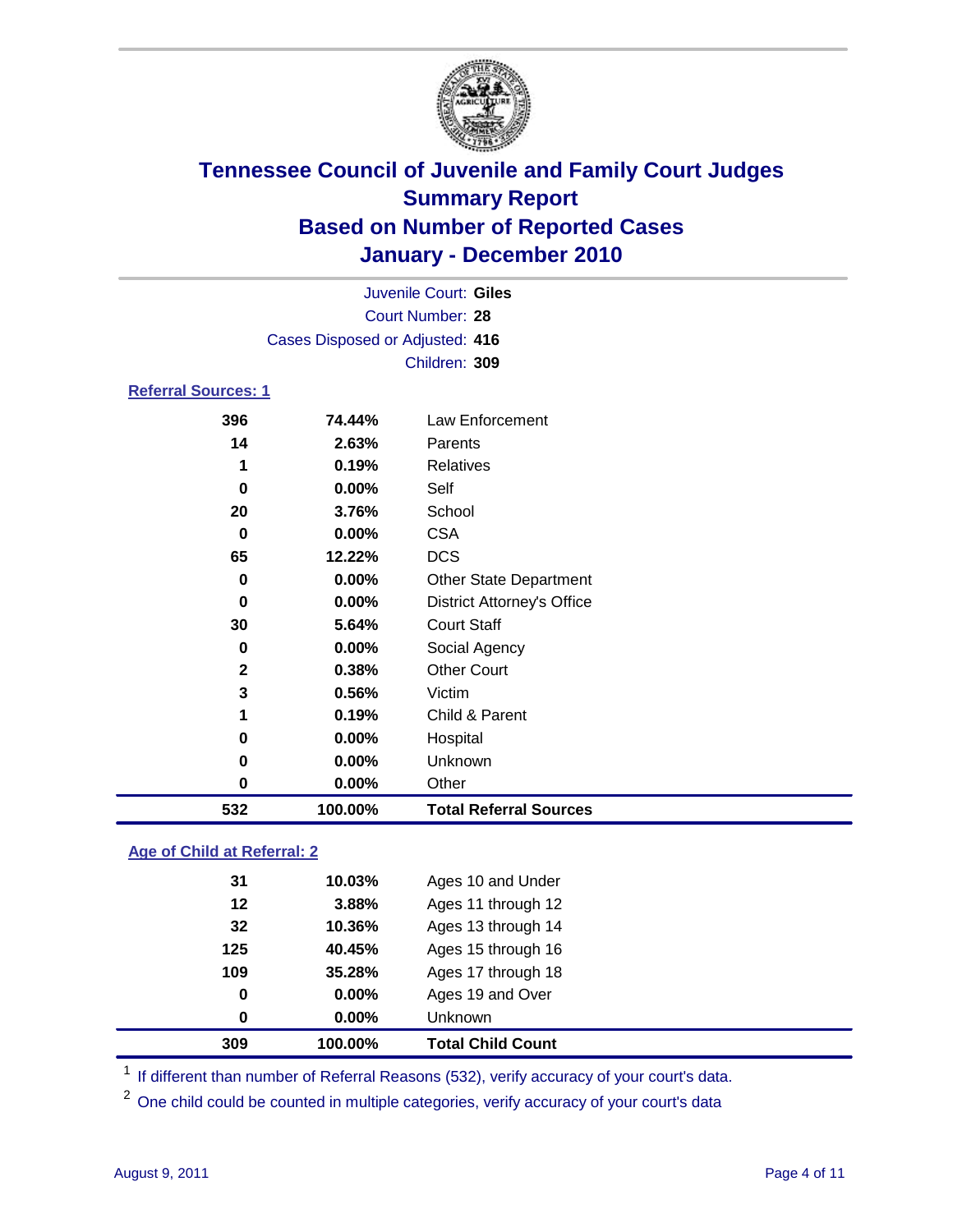

| Juvenile Court: Giles                   |                         |                          |  |
|-----------------------------------------|-------------------------|--------------------------|--|
|                                         | <b>Court Number: 28</b> |                          |  |
| Cases Disposed or Adjusted: 416         |                         |                          |  |
|                                         |                         | Children: 309            |  |
| Sex of Child: 1                         |                         |                          |  |
| 198                                     | 64.08%                  | Male                     |  |
| 111                                     | 35.92%                  | Female                   |  |
| $\mathbf 0$                             | 0.00%                   | Unknown                  |  |
| 309                                     | 100.00%                 | <b>Total Child Count</b> |  |
| Race of Child: 1                        |                         |                          |  |
| 247                                     | 79.94%                  | White                    |  |
| 44                                      | 14.24%                  | African American         |  |
| 1                                       | 0.32%                   | Native American          |  |
| $\bf{0}$                                | 0.00%                   | Asian                    |  |
| 17                                      | 5.50%                   | Mixed                    |  |
| $\mathbf 0$                             | 0.00%                   | Unknown                  |  |
| 309                                     | 100.00%                 | <b>Total Child Count</b> |  |
| <b>Hispanic Origin: 1</b>               |                         |                          |  |
| 6                                       | 1.94%                   | Yes                      |  |
| 303                                     | 98.06%                  | No                       |  |
| $\mathbf 0$                             | 0.00%                   | Unknown                  |  |
| 309                                     | 100.00%                 | <b>Total Child Count</b> |  |
| <b>School Enrollment of Children: 1</b> |                         |                          |  |
| 280                                     | 90.61%                  | Yes                      |  |
| 29                                      | 9.39%                   | No                       |  |
| $\mathbf 0$                             | 0.00%                   | Unknown                  |  |
| 309                                     | 100.00%                 | <b>Total Child Count</b> |  |

One child could be counted in multiple categories, verify accuracy of your court's data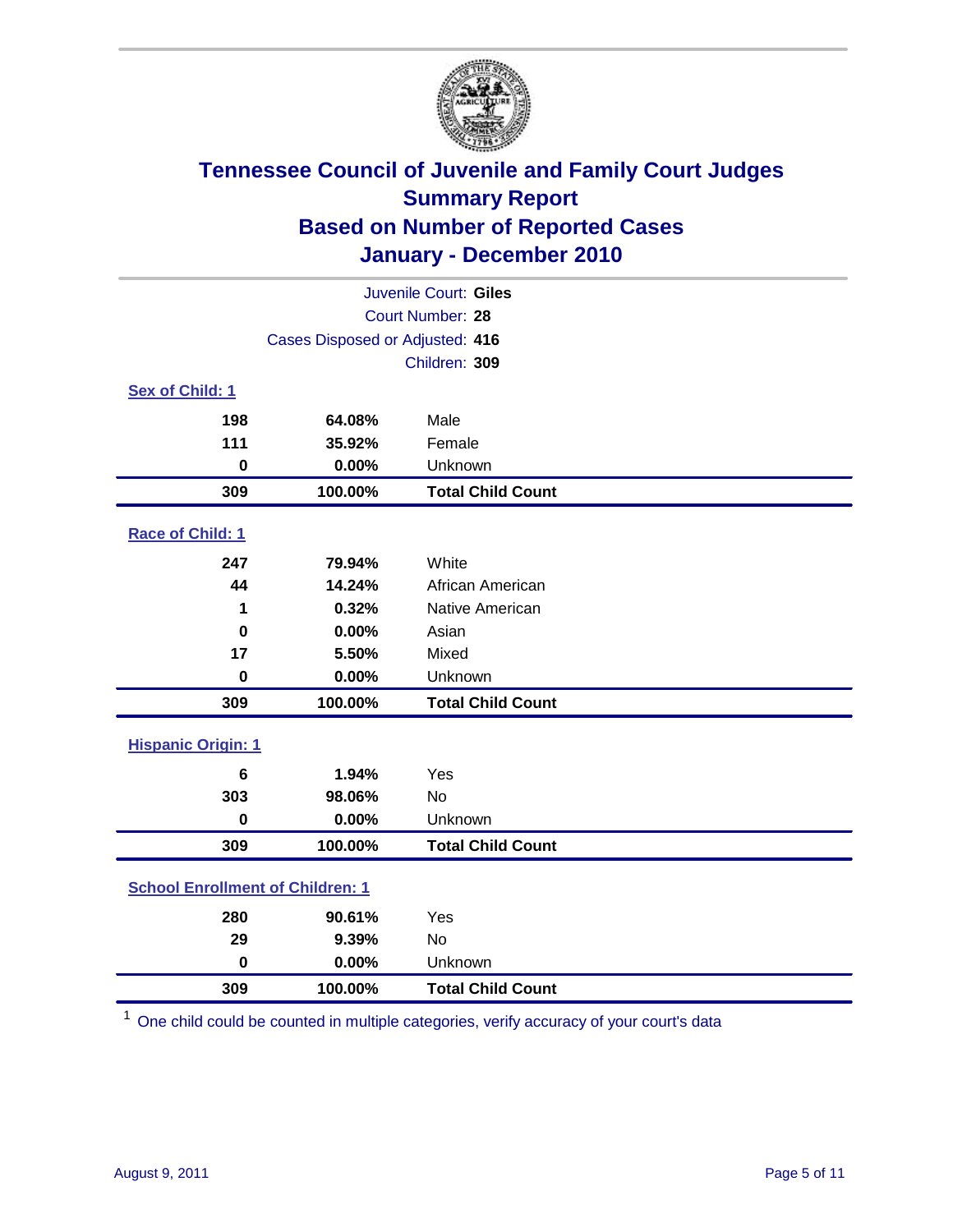

Court Number: **28** Juvenile Court: **Giles** Cases Disposed or Adjusted: **416** Children: **309**

#### **Living Arrangement of Child at Time of Referral: 1**

| 0            | 0.00%    | Other                        |
|--------------|----------|------------------------------|
|              |          |                              |
|              |          | <b>Unknown</b>               |
| $\mathbf{2}$ | 0.65%    | Independent                  |
| 0            | $0.00\%$ | In an Institution            |
| 0            | $0.00\%$ | In a Residential Center      |
| 8            | 2.59%    | In a Group Home              |
| 21           | 6.80%    | With Foster Family           |
| 4            | 1.29%    | With Adoptive Parents        |
| 20           | 6.47%    | <b>With Relatives</b>        |
| 25           | 8.09%    | With Father                  |
| 101          | 32.69%   | With Mother                  |
| 19           | 6.15%    | With Mother and Stepfather   |
| 5            | 1.62%    | With Father and Stepmother   |
| 104          | 33.66%   | With Both Biological Parents |
|              |          | 0.00%<br>0                   |

#### **Type of Detention: 2**

| 416 | 100.00%  | <b>Total Detention Count</b> |
|-----|----------|------------------------------|
| 0   | $0.00\%$ | Other                        |
| 391 | 93.99%   | Does Not Apply               |
| 0   | $0.00\%$ | Unknown                      |
| 0   | $0.00\%$ | <b>Psychiatric Hospital</b>  |
| 0   | 0.00%    | Jail - No Separation         |
| 0   | $0.00\%$ | Jail - Partial Separation    |
| 0   | 0.00%    | Jail - Complete Separation   |
| 20  | 4.81%    | Juvenile Detention Facility  |
| 5   | 1.20%    | Non-Secure Placement         |
|     |          |                              |

<sup>1</sup> One child could be counted in multiple categories, verify accuracy of your court's data

<sup>2</sup> If different than number of Cases (416) verify accuracy of your court's data.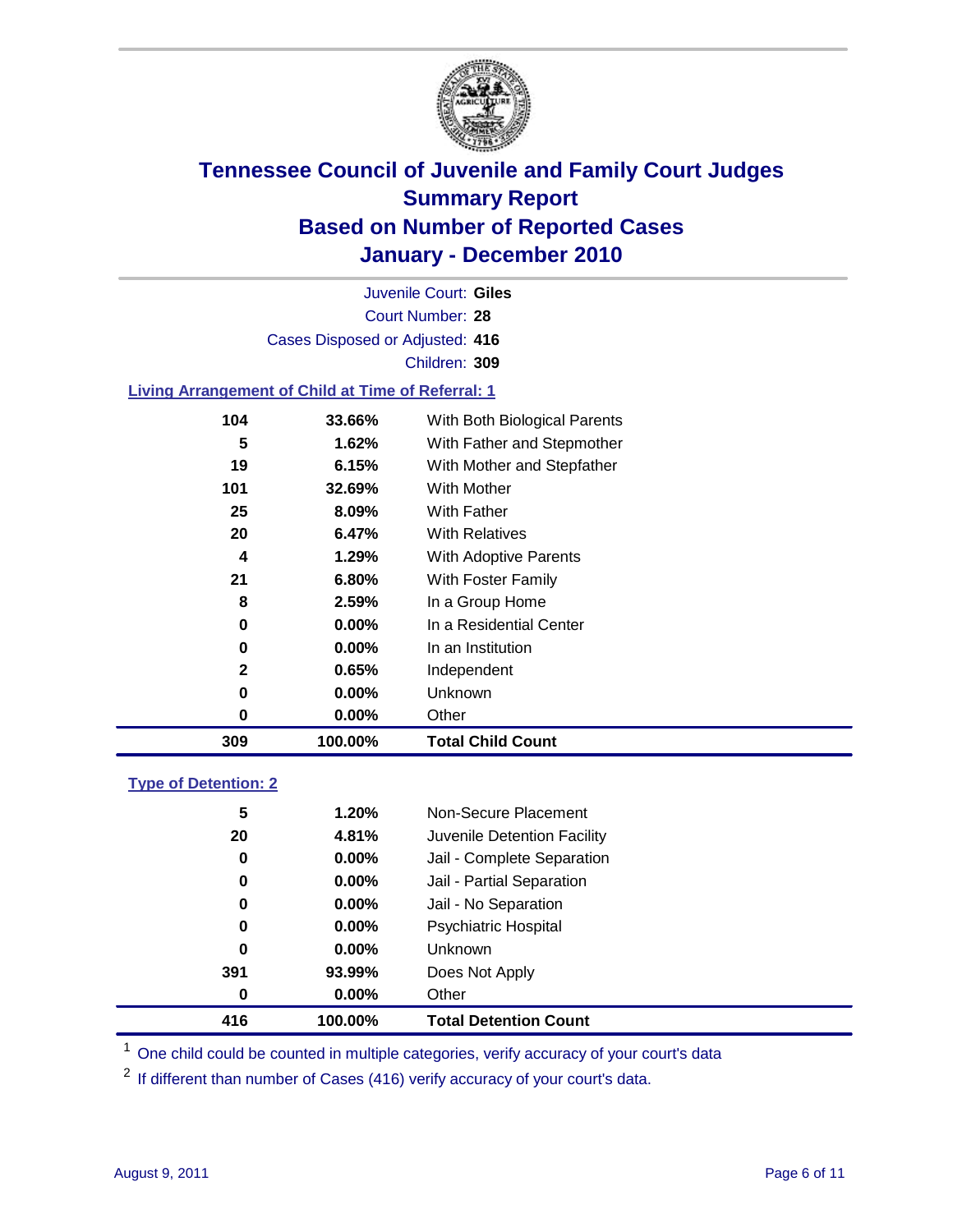

| 416                      | 100.00%  | <b>Total Placement Count</b>        |
|--------------------------|----------|-------------------------------------|
|                          |          |                                     |
| <b>Intake Actions: 2</b> |          |                                     |
|                          |          |                                     |
| 270                      | 50.75%   | <b>Petition Filed</b>               |
|                          |          |                                     |
| $\bf{0}$                 | 0.00%    | <b>Motion Filed</b>                 |
| 217                      | 40.79%   | <b>Citation Processed</b>           |
|                          | $0.00\%$ | Notification of Paternity Processed |
|                          |          |                                     |
| $\bf{0}$                 |          |                                     |
| $\bf{0}$                 | 0.00%    | Scheduling of Judicial Review       |
| $\bf{0}$                 | 0.00%    | Scheduling of Administrative Review |
|                          |          |                                     |
| 45                       | 8.46%    | Scheduling of Foster Care Review    |
| $\bf{0}$                 | 0.00%    | Unknown                             |
| 0                        | 0.00%    | Does Not Apply                      |
| 0                        | 0.00%    | Other                               |

<sup>1</sup> If different than number of Cases (416) verify accuracy of your court's data.

<sup>2</sup> If different than number of Referral Reasons (532), verify accuracy of your court's data.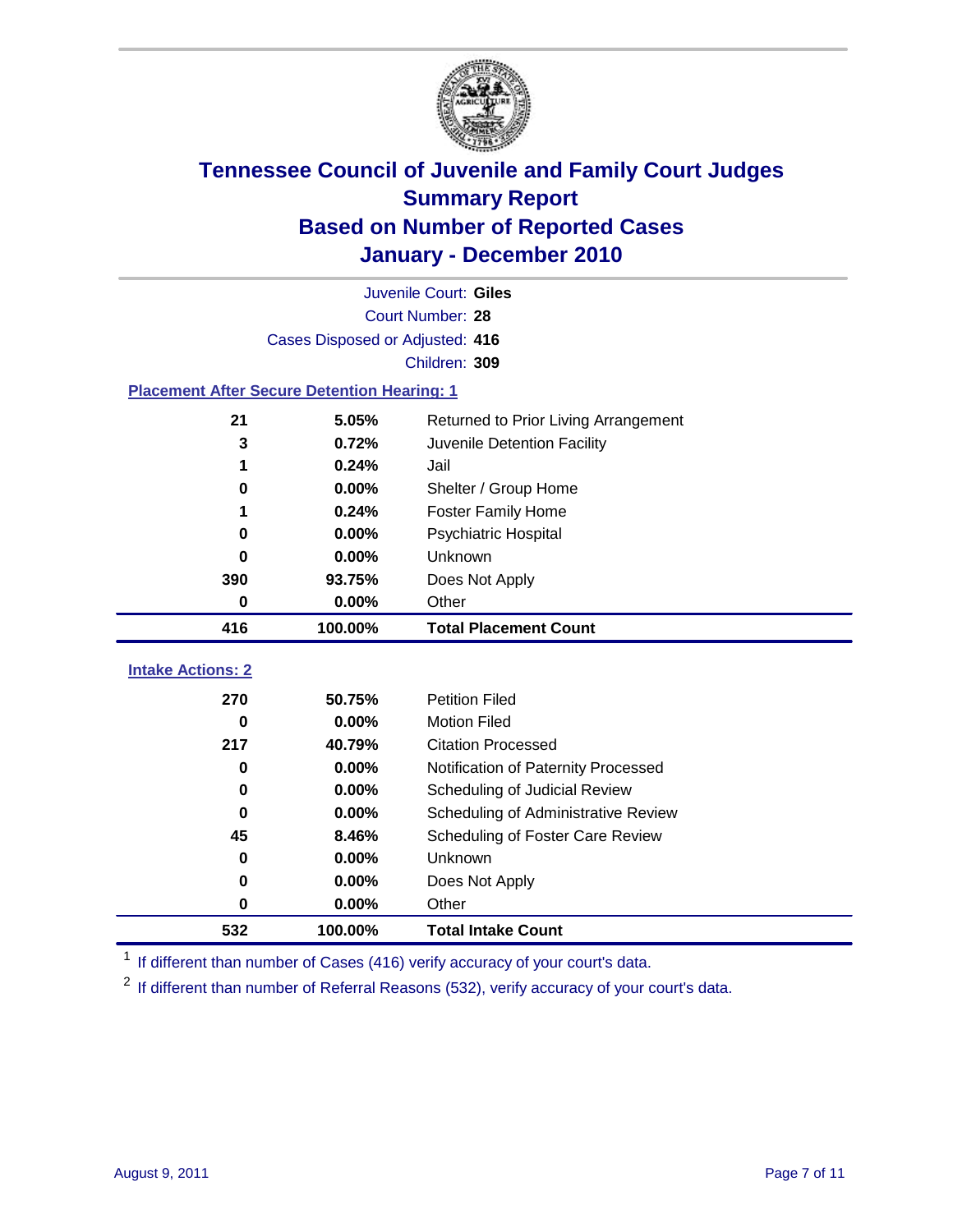

Court Number: **28** Juvenile Court: **Giles** Cases Disposed or Adjusted: **416** Children: **309**

#### **Last Grade Completed by Child: 1**

| 309                     | 100.00% | <b>Total Child Count</b> |  |
|-------------------------|---------|--------------------------|--|
| 0                       | 0.00%   | Other                    |  |
| 0                       | 0.00%   | Unknown                  |  |
| 1                       | 0.32%   | Never Attended School    |  |
| 13                      | 4.21%   | Graduated                |  |
| $\mathbf{2}$            | 0.65%   | <b>GED</b>               |  |
| 0                       | 0.00%   | Non-Graded Special Ed    |  |
| $\bf{0}$                | 0.00%   | 12th Grade               |  |
| 74                      | 23.95%  | 11th Grade               |  |
| 67                      | 21.68%  | 10th Grade               |  |
| 45                      | 14.56%  | 9th Grade                |  |
| 39                      | 12.62%  | 8th Grade                |  |
| 16                      | 5.18%   | 7th Grade                |  |
| 18                      | 5.83%   | 6th Grade                |  |
| $\overline{\mathbf{2}}$ | 0.65%   | 5th Grade                |  |
| 6                       | 1.94%   | 4th Grade                |  |
| 3                       | 0.97%   | 3rd Grade                |  |
| 4                       | 1.29%   | 2nd Grade                |  |
| 8                       | 2.59%   | 1st Grade                |  |
| 3                       | 0.97%   | Kindergarten             |  |
| 1                       | 0.32%   | Preschool                |  |
| 7                       | 2.27%   | Too Young for School     |  |

### **Enrolled in Special Education: 1**

| 21  | $6.80\%$ | Yes                      |
|-----|----------|--------------------------|
| 288 | 93.20%   | No                       |
| 0   | $0.00\%$ | Unknown                  |
| 309 | 100.00%  | <b>Total Child Count</b> |

One child could be counted in multiple categories, verify accuracy of your court's data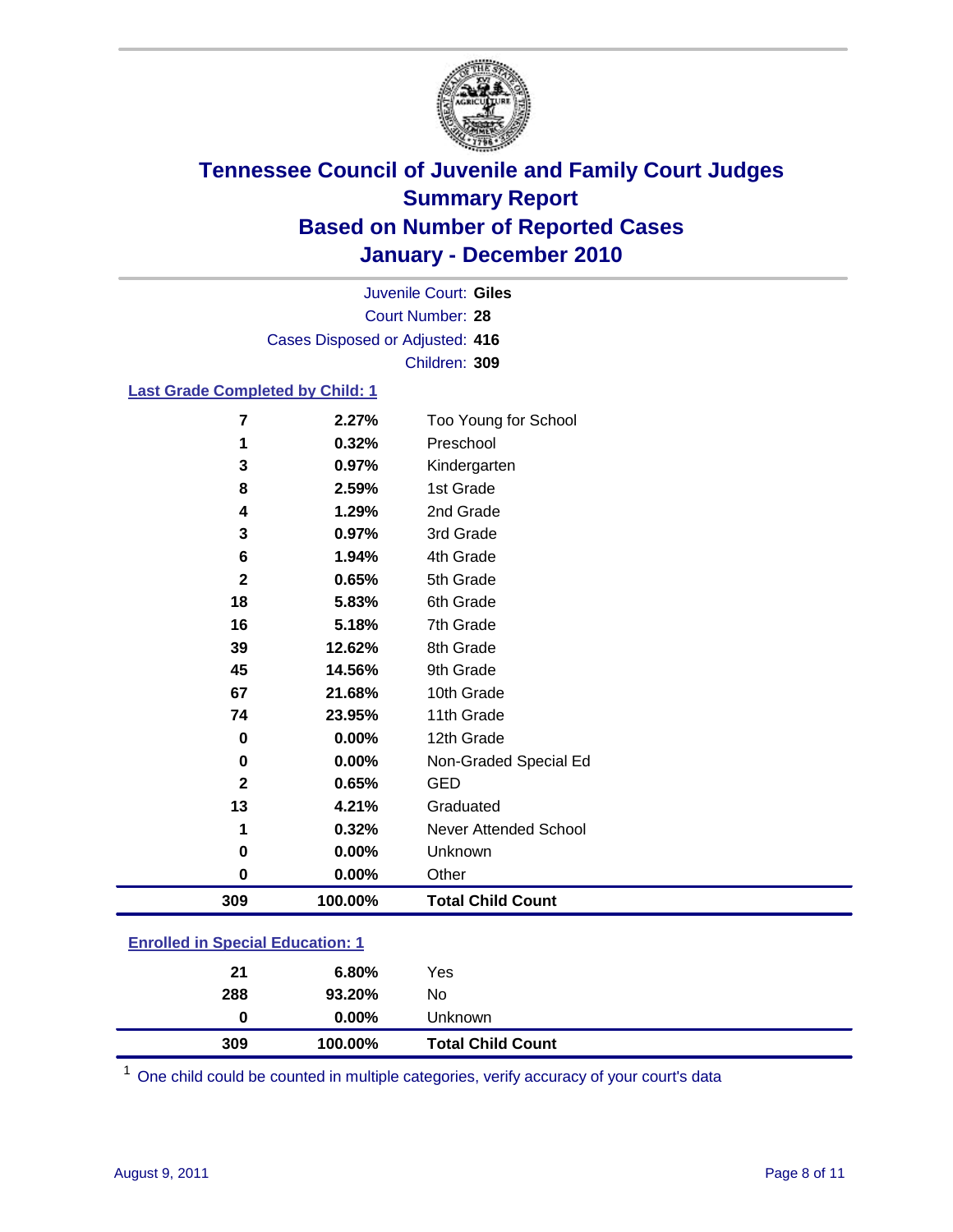

|                              | Juvenile Court: Giles           |                           |  |  |  |
|------------------------------|---------------------------------|---------------------------|--|--|--|
|                              | Court Number: 28                |                           |  |  |  |
|                              | Cases Disposed or Adjusted: 416 |                           |  |  |  |
|                              | Children: 309                   |                           |  |  |  |
| <b>Action Executed By: 1</b> |                                 |                           |  |  |  |
| 532                          | 100.00%                         | Judge                     |  |  |  |
| 0                            | 0.00%                           | Magistrate                |  |  |  |
| 0                            | 0.00%                           | <b>YSO</b>                |  |  |  |
| 0                            | 0.00%                           | Other                     |  |  |  |
| 0                            | 0.00%                           | Unknown                   |  |  |  |
| 532                          | 100.00%                         | <b>Total Action Count</b> |  |  |  |

### **Formal / Informal Actions: 1**

| 134          | 25.19%   | Dismissed                                        |
|--------------|----------|--------------------------------------------------|
| 98           | 18.42%   | Retired / Nolle Prosequi                         |
| 180          | 33.83%   | <b>Complaint Substantiated Delinquent</b>        |
| 4            | 0.75%    | <b>Complaint Substantiated Status Offender</b>   |
| 3            | 0.56%    | <b>Complaint Substantiated Dependent/Neglect</b> |
| 0            | 0.00%    | <b>Complaint Substantiated Abused</b>            |
| 0            | $0.00\%$ | <b>Complaint Substantiated Mentally III</b>      |
| 59           | 11.09%   | Informal Adjustment                              |
| 0            | $0.00\%$ | <b>Pretrial Diversion</b>                        |
| $\mathbf{2}$ | 0.38%    | <b>Transfer to Adult Court Hearing</b>           |
| 0            | $0.00\%$ | Charges Cleared by Transfer to Adult Court       |
| 0            | $0.00\%$ | <b>Special Proceeding</b>                        |
| 12           | 2.26%    | <b>Review Concluded</b>                          |
| 40           | 7.52%    | Case Held Open                                   |
| 0            | $0.00\%$ | Other                                            |
| 0            | $0.00\%$ | Unknown                                          |
| 532          | 100.00%  | <b>Total Action Count</b>                        |

<sup>1</sup> If different than number of Referral Reasons (532), verify accuracy of your court's data.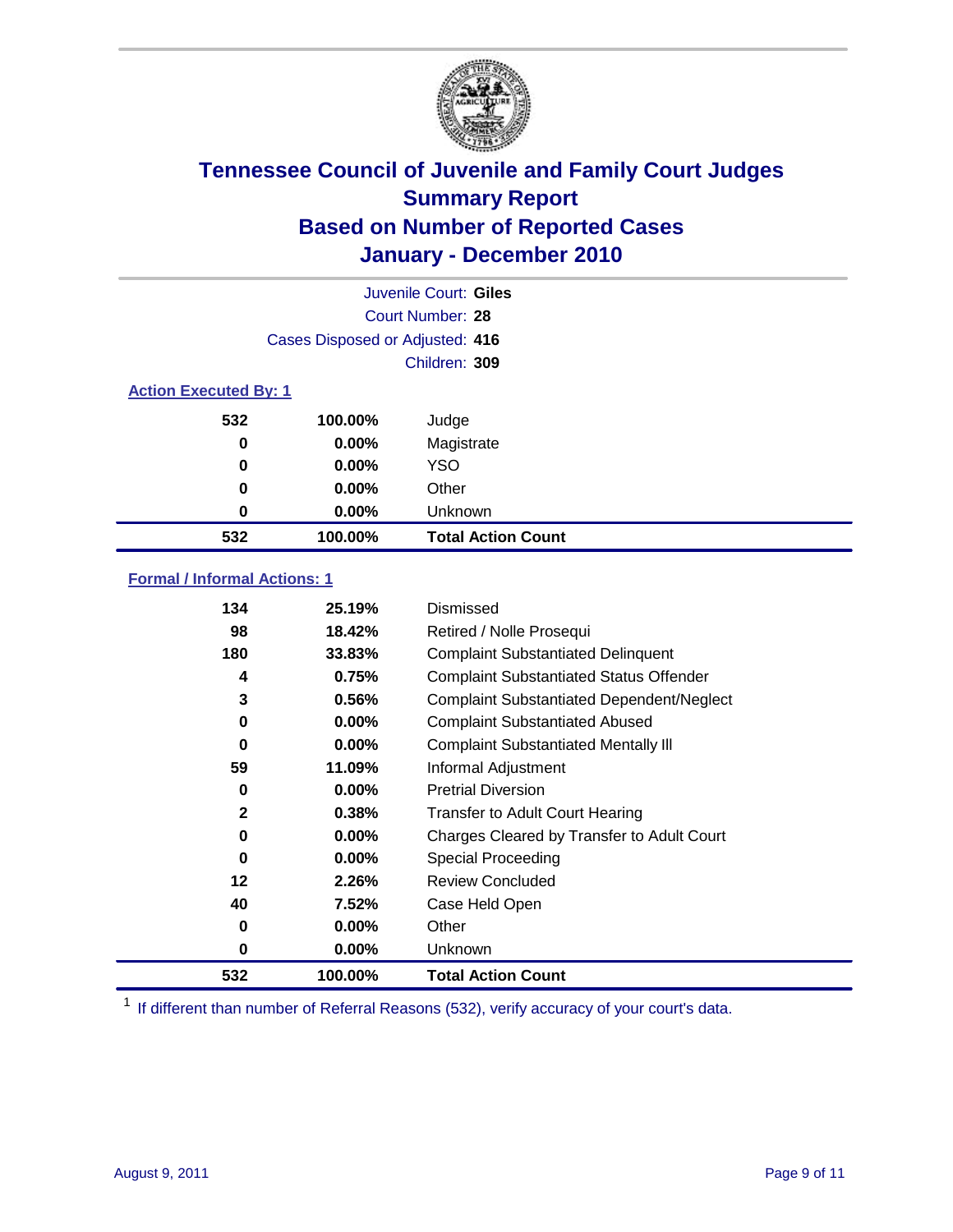

|                       |                                 | Juvenile Court: Giles                                 |
|-----------------------|---------------------------------|-------------------------------------------------------|
|                       |                                 | <b>Court Number: 28</b>                               |
|                       | Cases Disposed or Adjusted: 416 |                                                       |
|                       |                                 | Children: 309                                         |
| <b>Case Outcomes:</b> |                                 | There can be multiple outcomes for one child or case. |
| 74                    | 9.39%                           | <b>Case Dismissed</b>                                 |
| 11                    | 1.40%                           | Case Retired or Nolle Prosequi                        |
| 0                     | 0.00%                           | Warned / Counseled                                    |
| 6                     | 0.76%                           | Held Open For Review                                  |
| 55                    | 6.98%                           | Supervision / Probation to Juvenile Court             |
| 0                     | 0.00%                           | <b>Probation to Parents</b>                           |
| 2                     | 0.25%                           | Referral to Another Entity for Supervision / Service  |
| 8                     | 1.02%                           | Referred for Mental Health Counseling                 |
| 0                     | 0.00%                           | Referred for Alcohol and Drug Counseling              |
| 0                     | 0.00%                           | <b>Referred to Alternative School</b>                 |
| 1                     | 0.13%                           | Referred to Private Child Agency                      |
| 74                    | 9.39%                           | Referred to Defensive Driving School                  |
| 30                    | 3.81%                           | Referred to Alcohol Safety School                     |
| 0                     | 0.00%                           | Referred to Juvenile Court Education-Based Program    |
| 1                     | 0.13%                           | Driver's License Held Informally                      |
| 0                     | 0.00%                           | <b>Voluntary Placement with DMHMR</b>                 |
| 0                     | 0.00%                           | <b>Private Mental Health Placement</b>                |
| 0                     | 0.00%                           | <b>Private MR Placement</b>                           |
| 0                     | 0.00%                           | Placement with City/County Agency/Facility            |
| 6                     | 0.76%                           | Placement with Relative / Other Individual            |
| 59                    | 7.49%                           | Fine                                                  |
| 62                    | 7.87%                           | <b>Public Service</b>                                 |
| 26                    | 3.30%                           | Restitution                                           |
| 9                     | 1.14%                           | <b>Runaway Returned</b>                               |
| 42                    | 5.33%                           | No Contact Order                                      |
| 0                     | 0.00%                           | Injunction Other than No Contact Order                |
| 0                     | 0.00%                           | <b>House Arrest</b>                                   |
| 7                     | 0.89%                           | <b>Court Defined Curfew</b>                           |
| 0                     | 0.00%                           | Dismissed from Informal Adjustment                    |
| 0                     | 0.00%                           | <b>Dismissed from Pretrial Diversion</b>              |
| 0                     | 0.00%                           | Released from Probation                               |
| 0                     | 0.00%                           | <b>Transferred to Adult Court</b>                     |
| 0                     | 0.00%                           | <b>DMHMR Involuntary Commitment</b>                   |